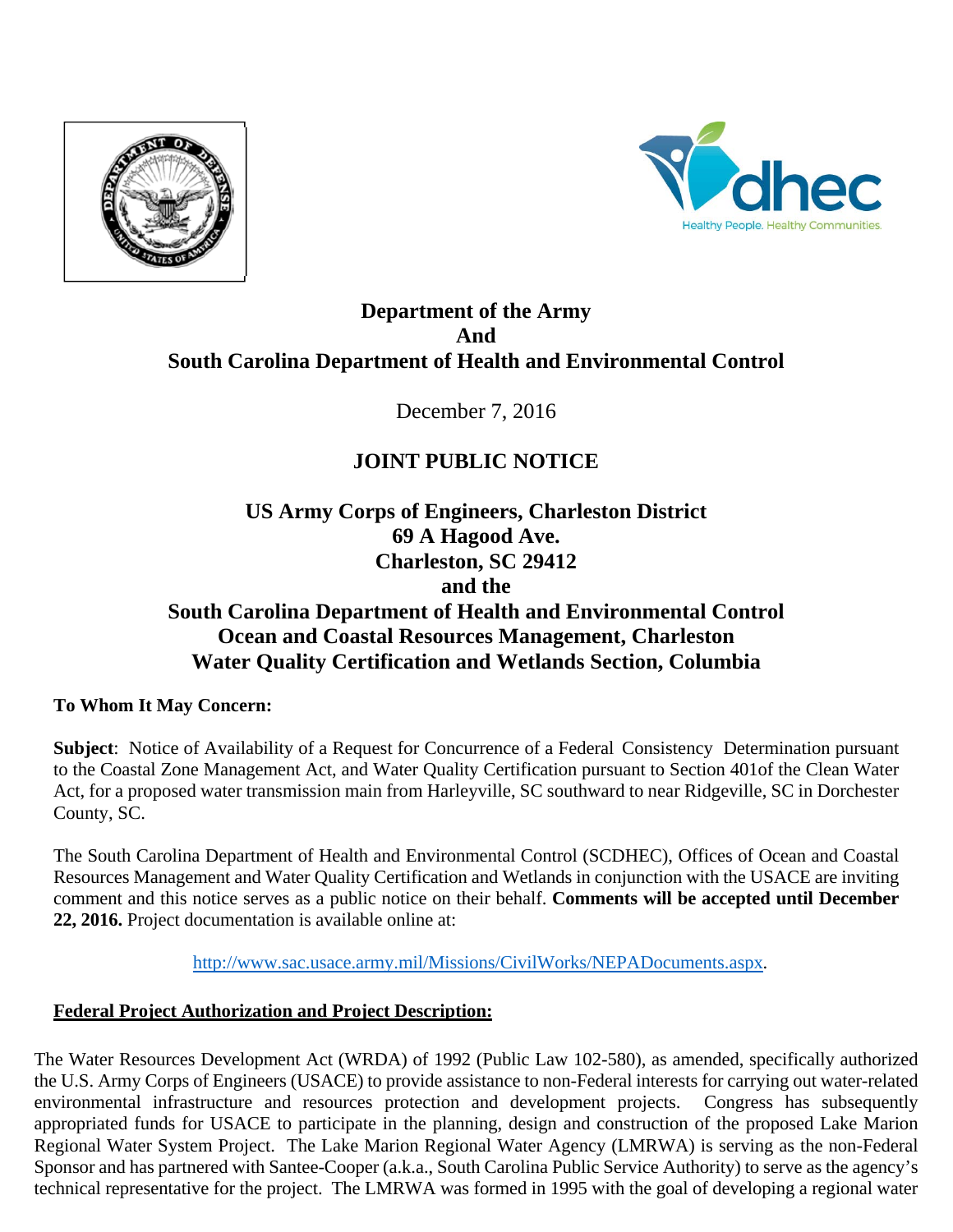supply system that centralizes the public drinking water supplies of numerous municipalities located in Clarendon, Dorchester, and Orangeburg Counties in South Carolina. The municipalities included: Santee, Elloree, Holly Hill, Eutawville, Bowman, Branchville, St. George, Harleyville, Ridgeville, Summerton, and Manning.

The proposed project would connect new 16 to 20-inch potable water transmission main to an existing 16-inch water main near the Town of Harleyville and extend the water main to the southeast approximately 56,000 feet (10.6 miles) to a point near the Town of Ridgeville. No permanent fill of wetlands or alteration of natural hydrology is proposed; there will be ~ 2.37 acres of jurisdictional wetlands cleared but allowed to partially revegetate and ~ 1.47 acres of jurisdictional wetlands cleared which will be allowed to fully revegetate. These impacts have been minimized from initial plans impacting  $\sim$  5 acres of jurisdictional wetlands to the 3.84 acres. The new line would terminate at the junction of US Highway 78 and SC Highway 27. From its junction with Highway 178 the water transmission main is located within Department of Transportation right of way.

**The South Carolina Department of Health and Environmental Control, Ocean and Coastal Resources Management is soliciting public comment through December 22, 2016 on the project's consistency with the enforceable policies and programs of the State's Coastal Zone Management Program**, pursuant to 15 C.F.R. § 930.42, regulations associated with the Federal Coastal Zone Management Act of 1972. The proposed activity will be undertaken in a manner consistent to the maximum extent practicable with the enforceable policies of the South Carolina Coastal Zone Management Program (SCCZMP). Applicable enforceable resource policies of the SCCZMP include the Geographic Areas of Particular Concern and: (1) Wildlife and Fisheries Management (2) Public Services and Facilities, (3) Activities in Areas of Special Resource Significance, and (4) Stormwater Management. The SCCZMP enforceable polices may be reviewed in detail:

#### http://www.scdhec.gov/Environment/docs/OCRM\_Policies\_Procedures.pdf

**This notice serves as a request to the South Carolina Department of Health and Environmental Control for Section 401 Water Quality Certification and serves as a public notice on their behalf.** Section 404 of the Clean Water Act requires this public notice as part of the water quality certification process to authorize the excavation and placement of dredged material, and discharge of effluents to waters of the United States. The South Carolina Department of Health and Environmental Control will review this project in accordance with the provisions of Section 401 of the Clean Water Act, which is required to conduct an activity in, or adjacent to, waters of the State of South Carolina. Any person or agency who desires to comment, object, or request a public hearing relative to State Water Quality Certification must do so within 15 days of the date of this notice (**December 22, 2016**), in writing, and state the reasons/basis of objections, or request for a public hearing to the South Carolina Department of Health and Environmental Control, Division of Water Quality, Bureau of Water, 2600 Bull Street, Columbia. An overview of the South Carolina Water Quality Certification Program may be viewed at:

http://www.scdhec.gov/environment/WaterQuality/401Certification/Overview/

#### **Comments will be accepted until December 22 on the project and should be addressed to:**

Mr. Jesse Helton Biologist US Army Corps of Engineers Charleston District 69A Hagood Ave Charleston, SC 29412 Jesse.S.Helton@usace.army.mil